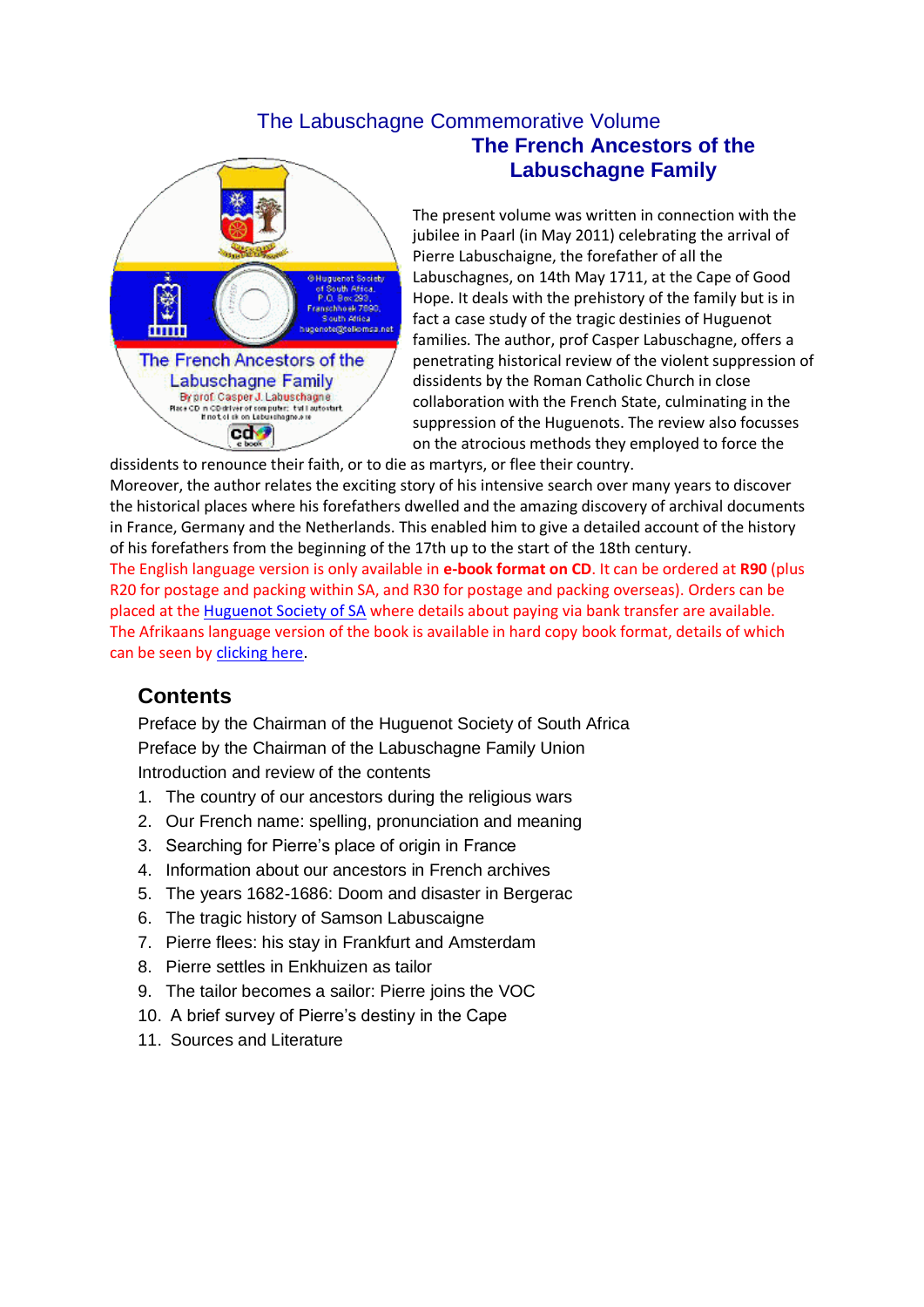### **Preface by the Chairman of the Huguenot Society of South Africa**

The motto of the Huguenot Society of South Africa is to preserve and promote our Huguenot history and heritage. This publication is number 3 in the Huguenot Genealogical Series, which forms part of the initiatives for the practical achievement of this goal. It differs from the usual genealogical publication by not focusing on the genealogy of Huguenots who settled at the Cape of Good Hope, but on the prior ancestral history and origin of the progenitor *Pierre Labuscaigne*, and the circumstances and conditions in Europe which resulted in his flight from France in 1696 to the Netherlands, and subsequent settlement at the Cape of Good Hope in 1711, where his wife Maria Anna Bacot and their three children joined him in 1717.

The book gives evidence of thorough research – over a period of two decades – by prof Casper Labuschagne, who is resident in the Netherlands, not only by consulting archival sources (proof of which is the extensive list of consulted literature and documents), but also of *in situ* research at relevant places of interest, and extensive travels, which gave new insights and revealed new information. The book sheds light on the pronunciation and spelling of the surname Labuschagne, the meaning and origin thereof, and on the birthplace and region where the progenitor grew up. The description of the circumstances which gave rise to the Revocation of the Edict of Nantes in 1685, and the living conditions for Huguenots in France after this event, is of interest not only for Labuschagne descendants, but for every one interested in the history of the Huguenots.

The Huguenot Society of South Africa congratulates the Labuschagne Family Union for its initiatives and the manner in which they promote the history of this Huguenot family. We trust that the descendants of the founding parents, Pierre Labuscaigne and Maria Anna Bacot, will be made available in a follow-up genealogical publication to represent the complete history of the family in South Africa.

Prof H Christo Viljoen Chairperson: Huguenot Society of South Africa October 2011.

### **Preface by the Chairman of the Labuschagne Family Union**

It is my privilege to introduce this E-book to the reading public, three decades after the first publication of this genre by the late Prof. Frans Labuschagne in 1981. The present volume satisfies in many respects a long felt need for a narration of the history of our ancestors in Europa.

The reader is welcomed right away with an exceptional piece of work which echoes the author's power of observation, his sterling research and his thorough knowledge of the history of France covering a period of more than 300 years. The author is an internationally known theologian with a long history of publications and a discerning interest in genealogy and notably in the history of the Huguenots with the emphasis on the fortunes of our ancestors in France and the Netherlands.

Prof. Casper, as he is known to the Family Union, spent many years to gather the relevant information and to present it in such a way that one is easily engulfed by the excruciating actuality of the historical analysis. The structure of the richly illustrated book is concise and the contents easily comprehensible because of the author's lucid style of writing. Additionally, his profound knowledge of several European languages enabled him to correctly interpret archival materials and to illuminate the facts.

One of the highlights in the narration is the discovery of the places in France where our progenitor and his ancestors derived from. Some locations were discovered a short time ago, in 2010, just in time for the Memorial publication marking the 300 year commemoration on 14 May 2011 of the establishment of our family in South Africa. We owe him gratitude for his perseverance and dedication to the self-imposed task which he implemented with distinction.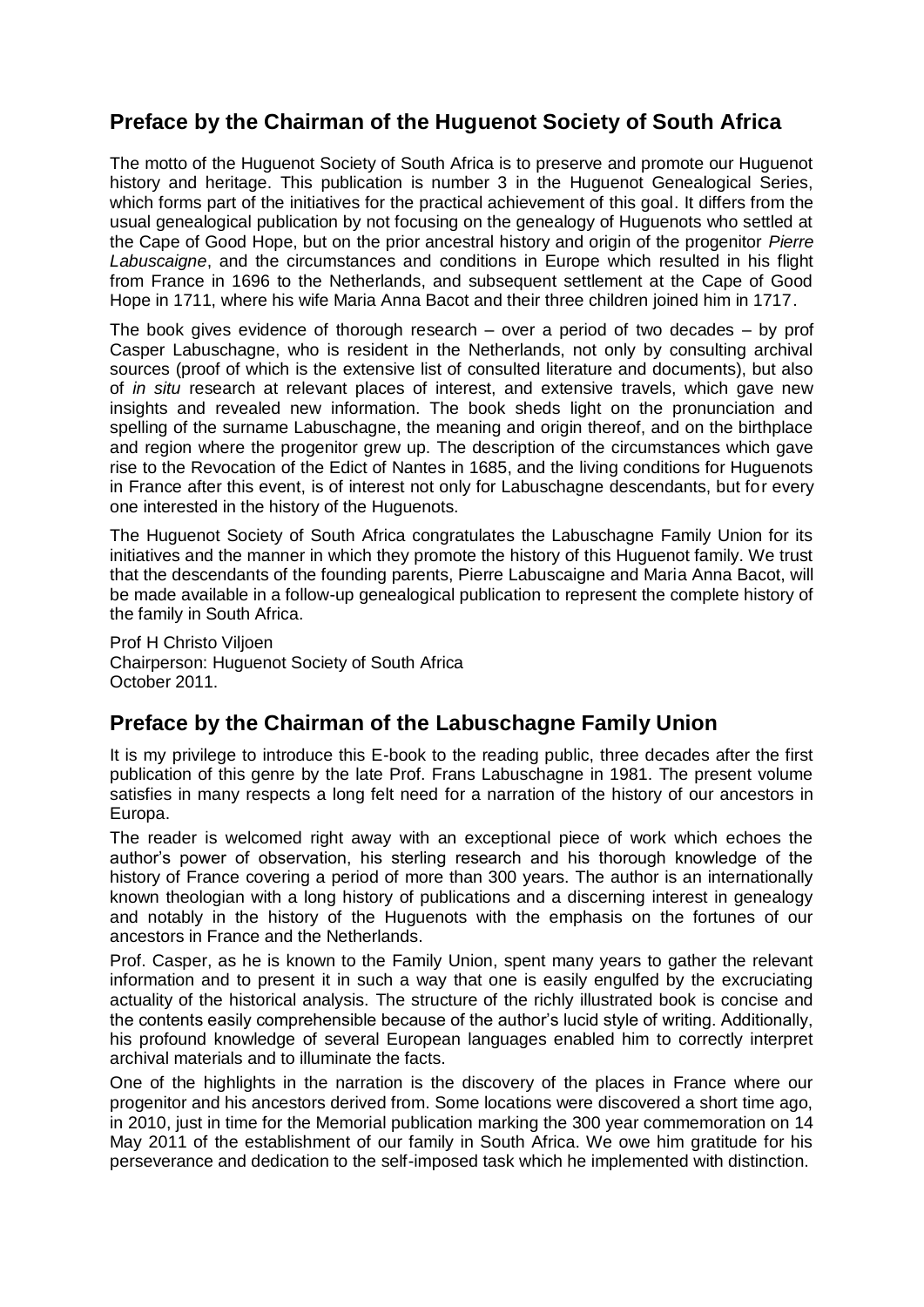Additionally, we wish to extend our gratitude to professor Christo Viljoen and the Huguenot Society of South Africa for their willingness to publish the Afrikaans version as part of the Genealogy Series. We hope that a follow-up volume, to be written by Herman Labuschagne, will be published in due course. He will narrate the destiny of the family during the hundred years since the settlement of the Labuscaigne familiy on Pontac in Paarl in 1723 up to the early years of the 19th century. Herman is also involved in the compilation of our genealogical register which he will publish soon in a revised, extended version on the internet, and hopefully also in print.

Finally I wish to thank the members of the committee, who with untiring dedication and no remuneration cooperated for years to make the Family Union the success that it now is and who, in addition, made the arrangements for the festive celebration in Paarl of our 300 year lineage. We reflect their names with gratitude: Les Labuschagne (Vice-Chairman), Theo van Zijl (Secretary), Hennie Labuschagne, Kroonstad (Treasurer), Herman Labuschagne, Willie Labuschagne, André Labuscagne, Kenneth Labuschagne (Web Master), Ansie Watschön, Phillip Labuschagne, Johan Labuschagne, and Cilna van Wijk (Honorary Patroness).

We dedicate our greatest gratitude to our Heavenly Father for the fact that we as de**s**cend**a**nts of our Huguenot ancestors can regcognize how He determined the destiny of our forefathers and that we can thus be proud of our legacy. May this inheritance likewise be a source of pride and inspiration for our children.

Together with the Psalmist we may rejoice (Ps 16:6, ESV):

*The lines have fallen for me in pleasant places; indeed, I have a beautiful inheritance.*

Hennie Labuschagne

Chairman of the Labuschagne Family Union

October 2011

## **Introduction and Review of the Contents**

Until recently we knew very little about the history of our French ancestor Pierre Labuscaigne. We only knew that he was of French Huguenot descent and that he escaped to the Netherlands. He stayed for a while in Enkhuizen and was married to a woman from Leeuwarden and had three children. Recent research in the archives in France and the Netherlands produced a treasure house of information about his family in France as well as his stay in the Netherlands.

There are probably few South African Huguenot families in possession of so much information about their French ancestors as we the Pierre Labuscaigne's descendants have, taking in account the dreadful experience of the French Huguenots during the religious wars in France. They were ferociously persecuted and brutally murdered. It is a miracle that so much archive material about our ancestors survived. These records enable us to reveal the roots of our family history and help us to form a reasonable image of the pitiful circumstances under which Pierre was forced to flee his country.

In the light of the above I review in the first chapter the history of the brutal suppression and persecution over centuries by the Roman Catholic Church in France of people with alternative thinking or different religious convictions. These actions happened in close collaboration with the French rulers since the Middle Ages, the absolute nadir being the persecution of the Huguenots. Only by being aware of these circumstances it becomes clear why Pierre had no alternative but to flee his country – like hundred thousands of other Protestants.

In the second chapter we shall consider the spelling, pronunciation and meaning of our ancestral name. Chapter 3 will contain my long protracted search for Pierre's place of origin in France and how I eventually discovered his birthplace and why he gave his little farm in Paarl the name 'Pontac'. In chapter 4 I shall discuss my arduous search for information in the